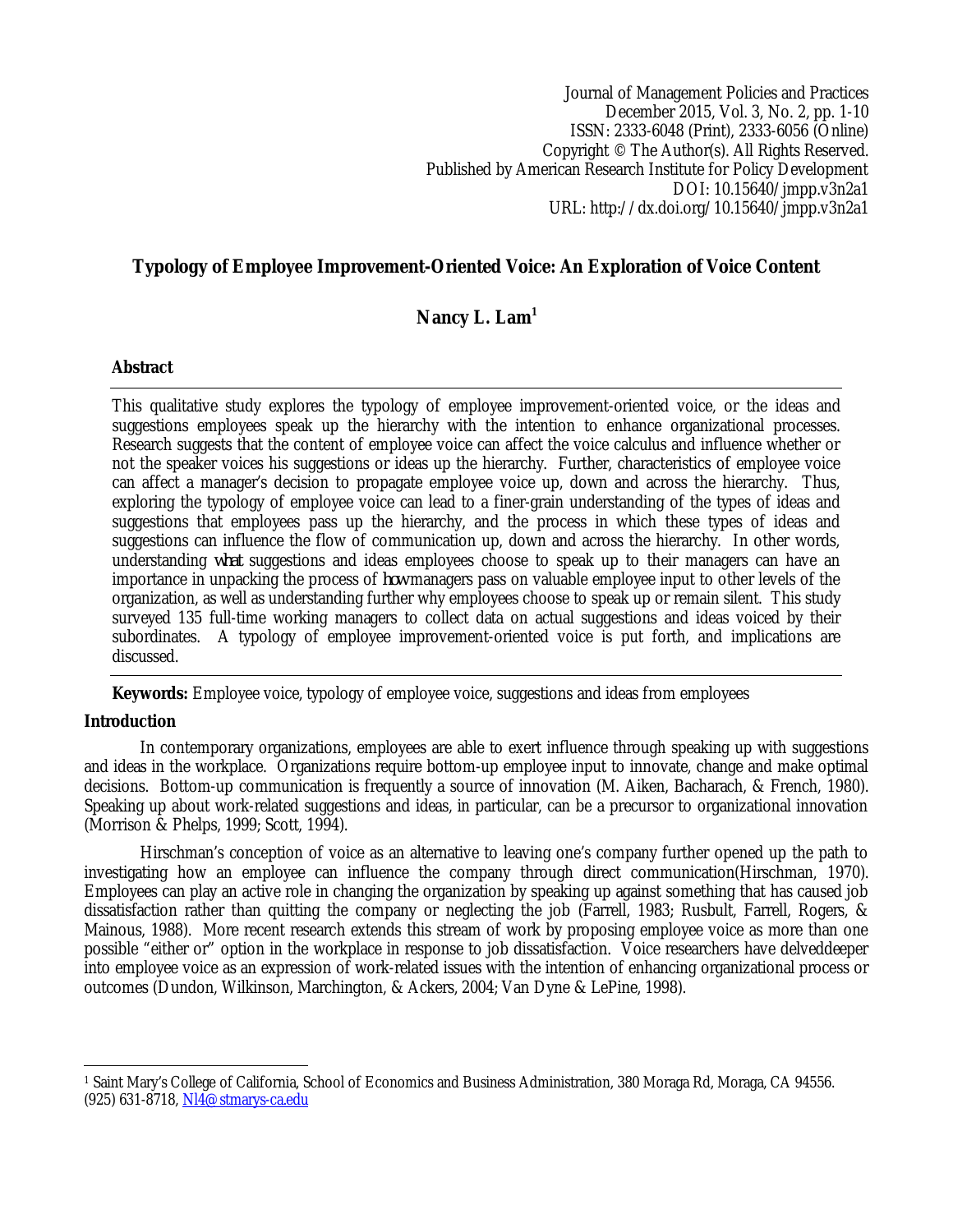When employees speak up, organizations benefit in the forms of innovation ((Morrison & Phelps, 1999; Sutton & Hargadon 1996), improved organizational teach (Milliken & Lam, 2008) and team learning (Edmondson, 2003), lower turnover rate ((Batt, Colvin & Keefe, 2002) and enhanced performance (Glauser, 1984). Speaking up also leads to better personal outcomes such as procedural justice ((Lind, Kanfer & Earley, 1990) and increased job satisfaction (Gorden, Infante & Graham, 1988).

### **2.1 Improvement-oriented voice**

This qualitative study focuses on improvement-oriented voice, defined as the deliberate and voluntary expression of information up the hierarchy that may challenge the status quo by proposing to improve organizational processes or functioning (Detert & Burris, 2007). Improvement-oriented voice occurs when the speaker intends to constructively improve the organization rather than to solely communicate criticisms and complaints. It is an otheroriented behavior based on a desire to enhance an organization (Van Dyne et al., 2003) without the necessary perception of job dissatisfaction nor sense of injustice (E. Burris, Detert, & Chiaburu, 2007; Detert & Edmondson, 2006; LePine & Van Dyne, 1998; Stamper & Van Dyne, 2001). It is seen as a form of prosocial behavior (Crant, 2000, 2003; Van Dyne & LePine, 1998) and an act of overcoming risk in order to positively change status quo (Dutton & Ashford, 1993). Improvement-oriented voice is exhibited to those within the organization, usually up the hierarchy. Although it may be a response to frustration or sense of injustice and may be both in-role or extra-role, improvement-oriented voice constructively challenges the status quo with an intention to affect change (Van Dyne & LePine, 1998). Improvement-oriented voice (from hereon improvement-oriented voice is referred to as voice or employee voice) is particularly crucial for organizations because organizational change is often initiated from suggestions or ideas for improvement.

Speaking up about ideas and suggestions for organizational improvement is an expression of employee creativity and can lead to organizational innovation, which is essential for long-term sustainable survival (Oldham & Cummings, 1996).Voice has been studied at the collective level (F. J. Milliken et al., 2003; Van der Vegt, Van de Vliert, & Huang, 2005) and in response to perceived negative stimuli such as job dissatisfaction (Zhou and George, 2001), unethical practices (Near and Miceli, 1985) and unprincipled organizational processes or events (Graham, 1986). A smaller volume of work has examined voice in response to opportunities for organizational improvement and innovation, although more recent work has further focused on improvement-oriented voice.

## **2.2 Fear and risk**

The set of potential suggestions and ideas from employees is often greater than the set of actual communicated employee improvement-oriented voice. Why don't employees voice more often, if voice is beneficial for the organization and for the speaker? One of the primary hindrances to voice is the speaker's fear and perception of risk associated with speaking up. Fear and risk are two psychological underpinnings that may self-sensor potential speakers and prevent latent voice from becoming actual voice. Voice researchers have found that fear of retaliation, tarnished image, and damaged relations are commonly perceived hindrances to voice (Ashford, Rothbard, Piderit, & Dutton, 1998; Bowen & Blackmon, 2003; Van Dyne, Ang, & Botero, 2003). Bringing up an issue that is seen as opposing to management objectives, for example, may result in a label of the speaker as a troublemaker or rebel (F. J. Milliken, Morrison, & Hewlin, 2003). Hence, potential speakers may attach negative consequences to communicating with their supervisors, despite having compelling reasons for voice that may benefit the organization. Indeed, employees who do not feel psychologically safe, a belief that it is not harmful to undertake interpersonal risk-taking, are less likely to discuss errors or speak up about suggestions (Detert & Burris, 2007; A. Edmondson, 1999; Nembhard & Edmondson, 2006).

The perception of fear and risk affects a potential speaker's voice calculus, or the weighing of risks and benefits associated with speaking up. In the event that risks outweigh benefits, the employee is likely to withhold voice. On the other hand, if the employee perceives benefits to outweigh risks, she is likely to speak up. Thus, many organizations already have suggestions and ideas within them. But these suggestions and ideas may not be unleashed because of employees' perception that it is risky to speak up.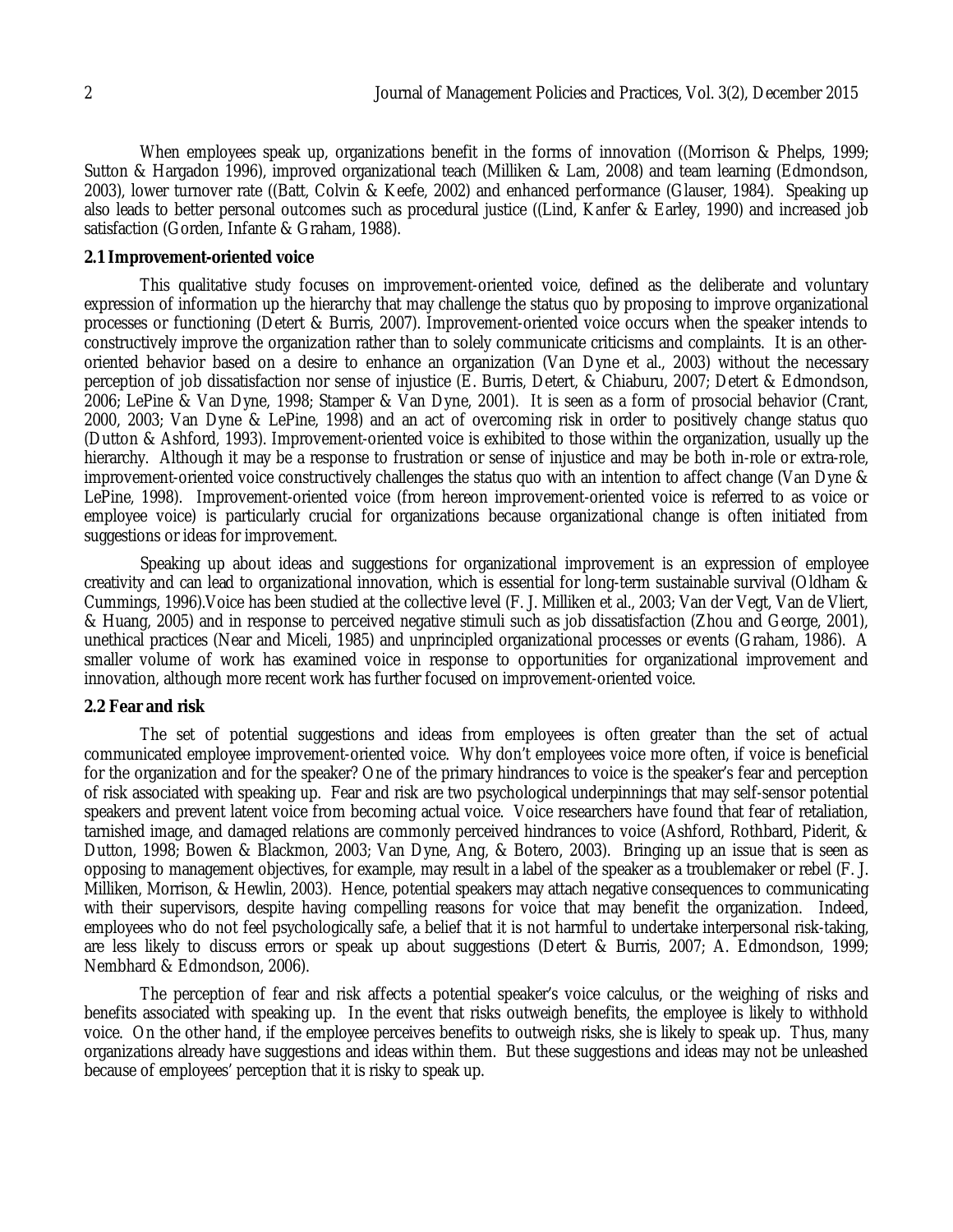#### **2.3 Content matters**

Characteristics of the voice content may impact an employee's voice calculus and how she weighs risks and benefits to speaking up. Findings from voice research suggest that voice content matters in an employee's decision to speak up. Using interview data, Milliken et al. (2003) observed that employees feel more comfortable speaking up about some issues such as work processes than other concerns such as criticizing other personnel. The authors found that issues about ethics or fairness and concerns about a colleague's competence were deemed difficult to bring up to management. In support of the study's findings, Detert and Edmondson (2006) showed that potential speakers judged the degree of psychological safety in speaking up based on the message content.

Managers weighing the decision to propagate voice may also assess employee voice on certain characteristics of the content. Because managerial voice propagation involves speaking up to others in the organization, certain qualities about the content of voice may facilitate or inhibit propagating of employee voice.In other words, *what* suggestion or idea an employee speaks up about may influence whether or not a manager propagates the suggestion or idea to other levels of the organization.

The persuasion literature proposes that a receiver of information may form or change attitudes using both systematic and heuristic processing (Bohner, Moskowitz, & Chaiken, 1995; Chaiken, 1980, 1984). The heuristicsystematic model posits that systematic processing requires more in-depth deliberation of information while heuristic processing is more effortless and automatic (Chaiken and Maheswaran 1994). Similarly, the elaboration likelihood model argues that there are both central and peripheral routes to persuasion (R. Petty, Wegener, Chaiken, & Trope, 1999). The central route to attitude change or formation results from attentive consideration of issue-specific reasoning while the peripheral route employs cues about the attitude object to arrive at persuasion. Studies on both heuristic processing and peripheral routes demonstrate that source and message characteristics, cues that require more effortless processing, largely influence the message receiver especially when personal involvement or relevance is low (Chaiken & Eagly, 1983; R. E. Petty et al., 1981). Since the suggestions and ideas originate from employees, managers may have low involvement because they do not automatically champion each and every issue proposed by subordinates. Further, managers may consider filtering of information their in-role responsibility and thus may not devote complete attention to every issue voiced.

Characteristics of the voice content may be heuristics that a manager utilizes for evaluation of employee input. Factors relating to the voice content may quickly and effortlessly indicate value of input or feasibility of suggestions or ideas. For instance, a manager may view suggestions and ideas about internal processes with which he is familiar to be more feasible, and thus more likely to propagate the employee voice to others in the organization. This may be in line with the assertions of persuasion research that external cues not relating to issue-relevant arguments, such as qualities of message content and source, can influence judgments.

Thus, the content of employee voice may affect both the employees' decision to speak up or remain silence, as well as the managers' (voice recipients) decision to propagate employee voice. In other words, the content of employee voice may be antecedents to both voice and managerial voice propagation.

#### **3. Methodology**

To investigate the typology of voice, surveys were distributed to full-time working professionals to gather data on actual suggestions and ideas voiced by employees. Industries represented included health care, information technology and finance. Those in the information technology sector may be more inclined to speak up more about ideas and suggestions because ideas and suggestions may be key in managing and navigating the rapidly changing technology world. Employees in the health care sector, on the other hand, may be more conservative in expressing voice because it is not typically a sector known for its innovative ideas. The finance sector may stand in between the health care and IT industries as the "middle ground" of employee voice. All three of these industries are represented as a way to delve into industries that may run the spectrum of frequency of employee voice.

Respondents have direct reports and are asked about the last time her direct report proposed a suggestion or idea. Thus, all collected suggestions and ideas are perceived to be actual voice from the perspective of the voice recipient.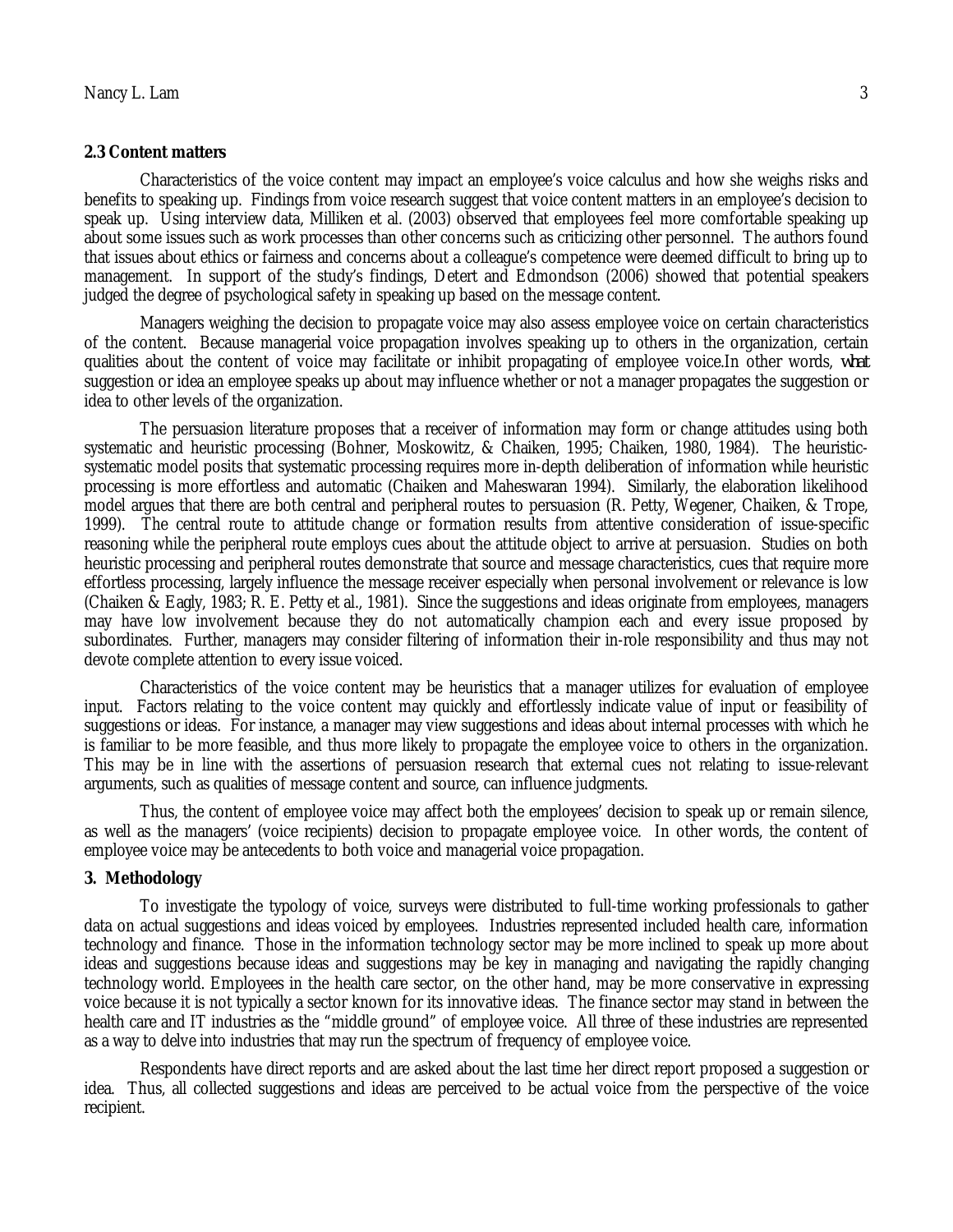A total of 185 respondents completed the surveys. Only improvement-oriented voice is included in this sample. That is, employee suggestions and ideas must have the intent to improve the organization. Voice that criticizes other employees, for example, is taken out of the sample.

After taking out unusable data (e.g. no suggestion or idea given, non improvement-oriented voice), 134participants were included in the final sample. The average age is 31.4. Slightly more than half (53%) of the sample was male and 47% were female. The average tenure on the job is 6 years and 3 months. The sample was situated in the middle of the hierarchy as indicated by the average number of levels between participant and CEO (4.7) and the average number of levels between the participant and the lowest level in the organization (2.3).

#### **4. Proposed typology of improvement-oriented voice**

Responses were coded into categories based on the content of the suggestion or idea. After four iterations of coding, seven categories were distinct. The following is the proposed typology consisting of the categories of strategic direction, internal processes, intra-group dynamics, intergroup dynamics, product improvement, external relations, and human resource practices:



Diagram 1. Proposed typology of voice

## **4.1 Strategic direction**

One type of improvement-oriented voice concerns suggestions and ideas that attempt to affect the strategic direction of the organization.This type of voice attempts to exert influence by strategically directing the attention of upper management to specific issues that can stimulate potential organizational change (Dutton et al., 2001).The primary purpose of this voice is to affect the longer-term tactical plan of the organization in a positive way. For example, one respondent described a suggestion from his employee: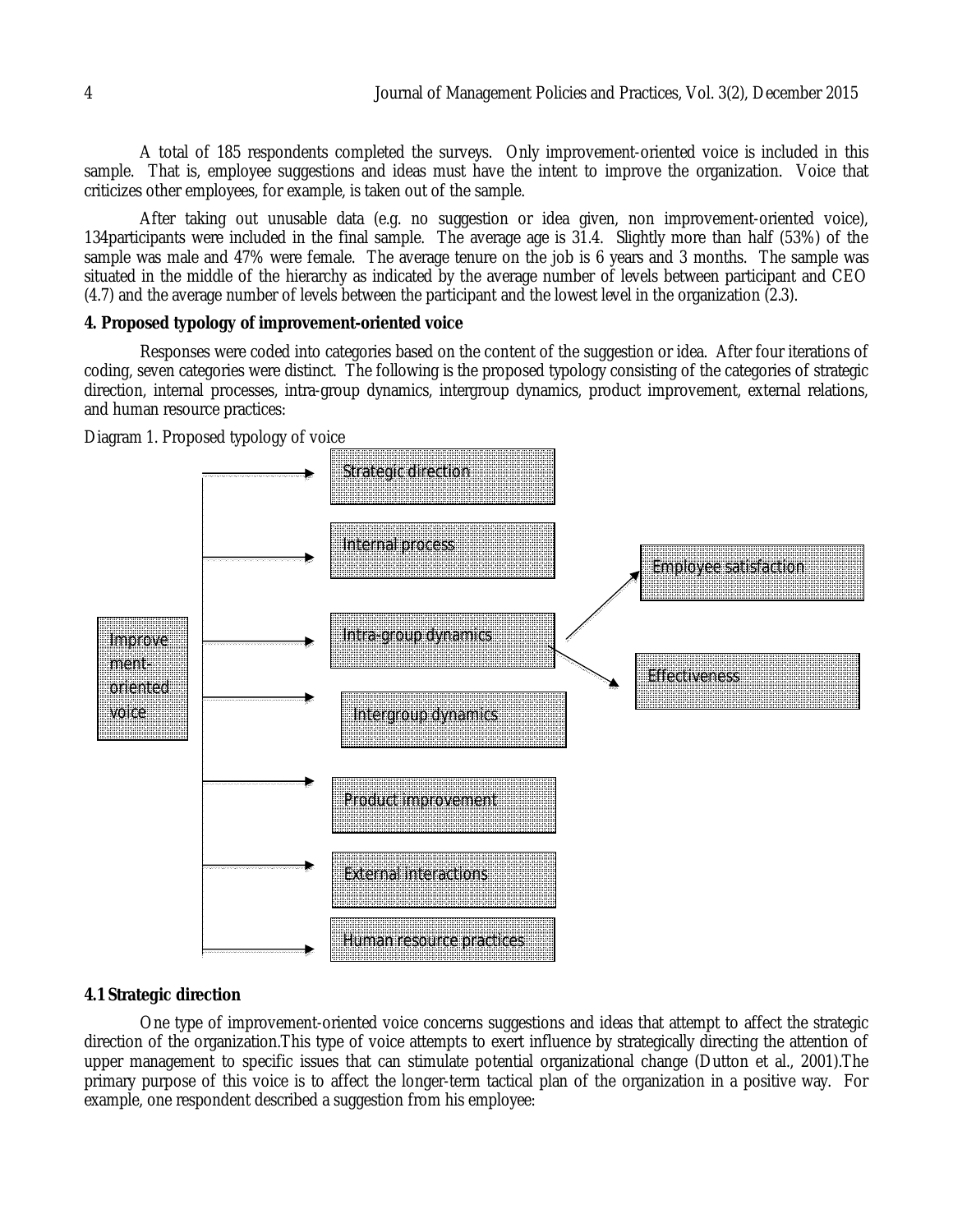"Target the Virgin mobile company as 2 potential new sponsors for one of our events."Another respondent "received a suggestion about trying to start a clinical specialty program for amputer patients."

#### **4.2 Internal process**

A second type of voice involves suggestions and ideas that intend to improve the internal processes of the organization or group. This type of voice appears most frequently. The main goal of these suggestions or ideas is to improve process effectiveness or increase employee satisfaction. Thus, there are two sub-categories of internal process voice – effectiveness and employee satisfaction. Some internal process voice attempts to enhance process effectiveness. Other internal process voice strives to improve satisfaction of employees. For example, an internal process effectiveness voice described by a manager: "[My] employee suggested to reorganize the software database for easier lookup and so that pieces of the library do not get lost."This employee is recommending to change an existing way of database compilation in order to streamline the process. An internal process employee satisfaction voice strives to increase employee satisfaction as an outcome of implementing the suggestion or idea. One example given by a respondent: "A nursing staff suggested doing a unit-employee recognition as a corrective action in the recent employee satisfaction report." In this example, the employee is proposing an idea to give recognition to employees in order to increase employee satisfaction. Neither the employee nor the process is necessarily more effective upon implementation of voice.

## **4.3 Intra-group dynamics**

A third type of voice is associated with suggestions and ideas that address organizational issues within the employee's own group or team. These suggestions and ideas focus on the forces within the employee's group or team and strive to enhance group dynamics. This type of voice can address significant group rifts, or can further enhance currently positive group dynamics. One example of the latter: "I work for a startup. We are about to release a product. My direct report suggested we should have a small celebration to mark the event."

#### **4.4 Intergroup dynamics**

Another type of voice entails suggestions and ideas that address organizational issues between two or more groups or teams within the organization.These suggestions and ideas deal with group dynamics *between* and *among*  multiple groups in the organization. Often, they implicate power and politics between and among the groups. An example given by a manager in the finance sector: "Our office should have equal rights and power as the NJ office. But since the NY office is smaller, we don't."

### **4.5 Product improvement**

The fifth type of voice involves suggestions and ideas that strive to enhance an existing product or service by changing some part of the product or service. This type of voice is the most second most frequent, preceded by internal process voice. These suggestions and ideas focus on improving a physical product or service. One respondent describes his subordinate's voice: "[My employee] came up with an innovative idea to fit a GUM flash memory device in an SOIC package. This allowed us to meet the needs of the customer."

#### **4.6 External interaction**

External interaction voice is suggestions and ideas that relate to interaction with the organization's external players, such as one's suppliers, clients or customers. This type of voice deals with people outside of the organization, though it does not necessarily have to originate from employees who are tasked with managing external relations. That is, employees who are not external-facing may also propose external interaction voice. One example of external interaction voice: "One of my subordinates suggested that we give one of our suppliers a negative feedback survey to reflect concerns we had securing a recent contract."

#### **4.7 Human resource practices**

The final type of voice is associated with suggestions and ideas that strive to change or improve existing human resources practices and policies.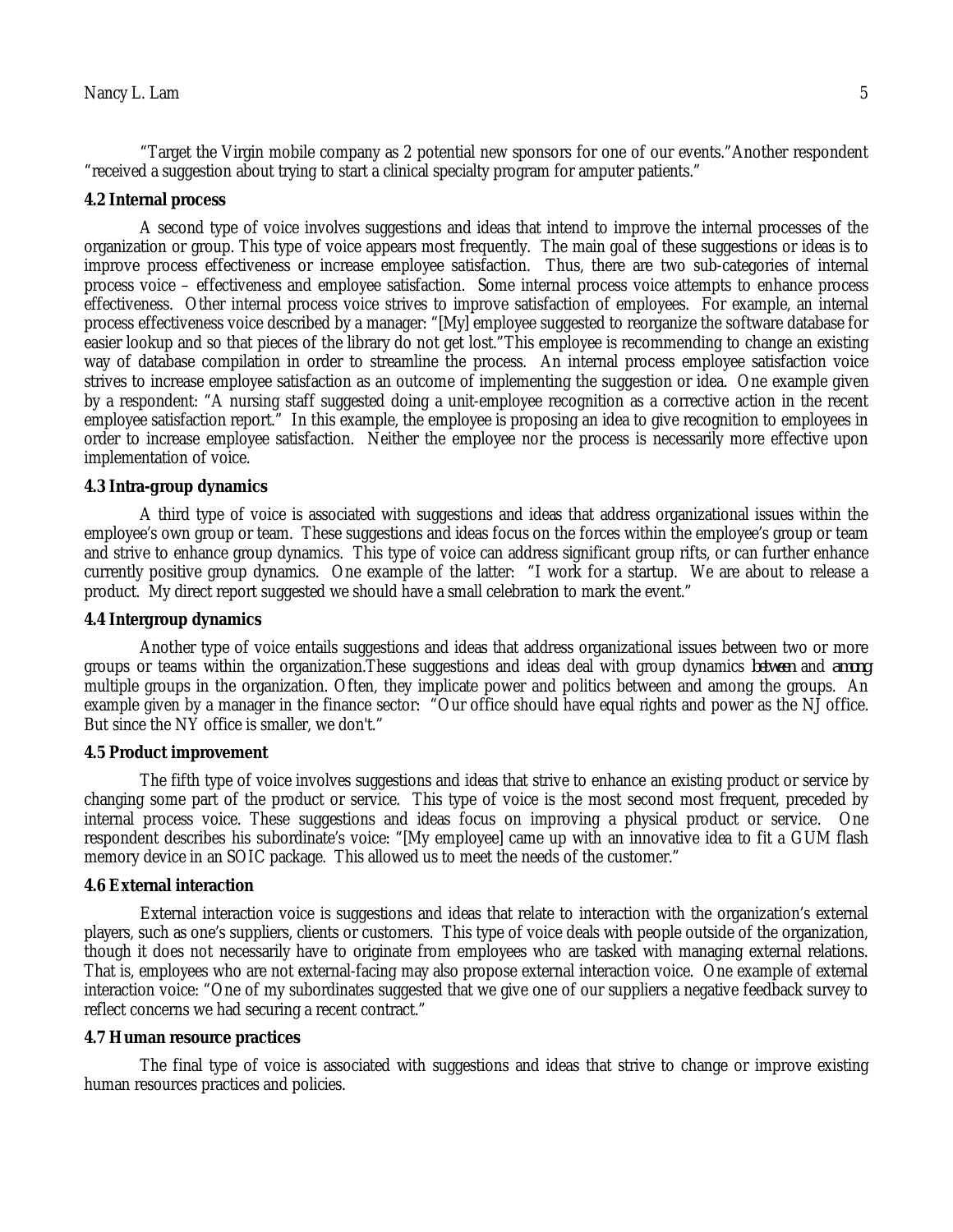A respondent described a subordinate's suggestion to"[introduce] the option of part-time work for new parents, i.e. after parental leave if the [employee] would prefer to continue on a part-time capacity for an indefinite period of time, they should legally have this option."

This type of voice most likely entails managerial voice propagation, or passing along of the employee voice to others in the organization, since the immediate supervisor (voice recipient) may not have the resources and power to implement the voice. That is, other players' involvement is likely necessary to bring the suggestions and ideas to fruition.

### **5. Discussion and conclusion**

Voice researchers have identified a number of antecedents to improvement-oriented voice, though there is a lack of consensus on some important leadership and contextual variables. For example, leadership behavior such as manager openness to voice is shown to lead to voice (e.g. Detert & Burris, 2007), but transformational leadership does not exhibit correlation with voice. Perhaps different types of voice may have different sets of antecedents for both employee voice and managerial voice propagation.That is, transformational leadership may affect specific types of voice but not all improvement-oriented voice. In particular, internal process, product improvement and intragroup voice may be impacted by transformational leadership because of these suggestions and ideas may involve the internal organization most intimately.

Psychological safety, the organizational climate that signals to employees that engaging in interpersonal risk will not invite personal harm, is also shown to correlate positive to voice. Organizations that are more psychologically safety enable employees to speak up more frequently and lead to more organizational learning. Do psychologically unsafe organizations have voice from employees? How then do organizations that are not psychological safe invite employee voice? The key may be the delineating the different types of voice. For example, organizations with low psychological safety may still have improvement-oriented voice relating to external interactions since these suggestions and ideas involve members outside of the organization and may be perceived to be less risky. If there is indeed a relationship between external interaction voice and lack of psychological safety, organizations can utilize external interaction voice as a starting point and encourage employees to speak up about other types of voice.

Rather than treating improvement-oriented voice as a collective category, it may be useful to further unpack the typology of voice in order to delve deeper into understanding both employee and managerial voice and silence.

## **References**

- Achilladelis, B., Robertson, A., & Jervis, P. (1971). *Project SAPPHO: A Study of Success and Failure in Industrial Innovation*. London: Centre for the Study of Industrial Innovation.
- Aiken, L., & West, S. (1991). *Multiple regression: Testing and interpreting interactions*. Newbury Park, Calif.: Sage Publications.
- Aiken, M., Bacharach, S., & French, J. (1980). Organizational structure, work processes and proposal making in the administrative bureaucracies. *Academy of Management Journal, 23*, 631-652.
- Amabile, T. M., Conti, R., Coon, H., Lazenby, J., & Herron, M. (1996). Assessing the work environment for creativity. *Academy of Management Journal, 39*(5), 1154-1184.
- Anderson, C., & Galinsky, A. (2006). Power, optimism and risk-taking. *European journal of social psychology, 36*(4), 511- 536.
- Ashford, S. J., Rothbard, N. P., Piderit, S. K., & Dutton, J. E. (1998). Out on a climb: The role of context and impression management in selling gender-equity issues. *Administrative Science Quarterly, 43*(1), 23-57.
- Athanassiades, J. (1973). The Distortion of Upward Communication in Hierarchical Organizations. *Academy of Management Journal, 20*(3), 365-377.
- Bacharach, S. B., & Aiken, M. (1977). Communication in Administrative Bureaucracies. *Academy of Management Journal, 20*(3), 365-377.
- Boeker, W., & Huo, Y. P. (1998). Innovation adoption by established firms: Unresolved issues *The Journal of High Technology Management Research, 9*(1), 115-130.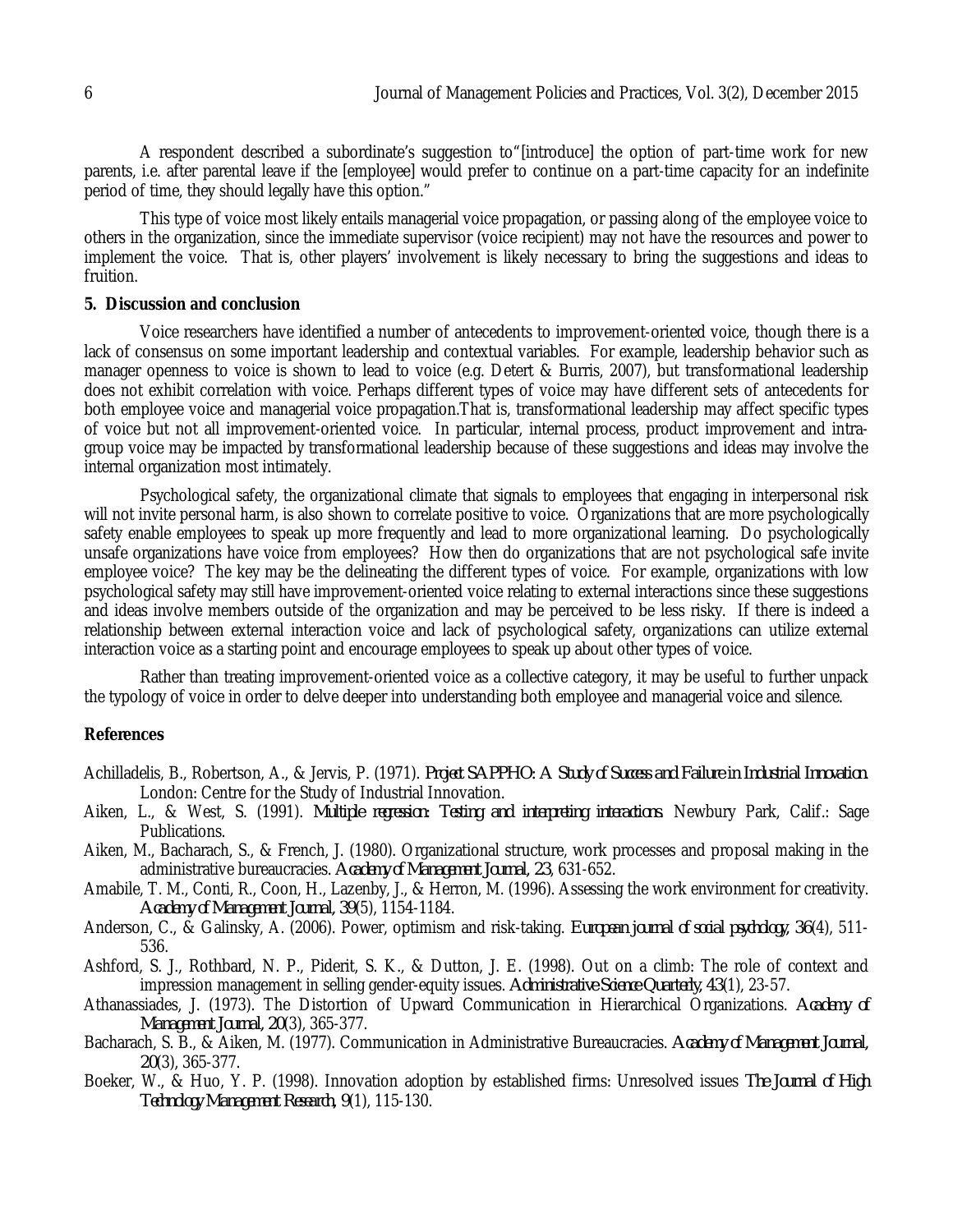- Bohner, G., Moskowitz, G., & Chaiken, S. (1995). *The interplay of heuristic and systematic processing of social information* (Vol. 6): John Wiley and Sons Ltd.
- Bonaccio, S., & Reeshad, D. (2006). Advice taking and decision-making: An integrative literature review, and implications for the organizational sciences. *Organizational behavior and human decision processes, 101*, 127-151.
- Bowen, F., & Blackmon, K. (2003). Spirals of silence: The dynamic effects of diversity on organizational voice. *Journal of Management Studies, 40*(6), 1393-1417.
- Brockner, J., Heuer, L., Siegel, P. A., Wiesenfeld, B., Martin, C., Grover, S., et al. (1998). The moderating effect of self-esteem in reaction to voice: Converging evidence from five studies. *Journal of Personality and Social Psychology, 75*(2), 394-407.
- Burris, E., Detert, J., & Chiaburu, D. (2007). Speaking up versus being heard: The outcomes of voice from multiple perspective. *working paper*.
- Burris, E., Detert, J., & Chiaburu, D. (2008). Quitting Before Leaving: The Mediating Effects of Psychological Attachment and Detachment on Voice
- *Journal of Applied Psychology, 93*(4), 912–922.
- Chaiken, S. (1980). Heuristic Versus Systematic Information-Processing and the Use of Source Versus Message Cues in Persuasion. *Journal of Personality and Social Psychology, 39*(5), 752-766.
- Chaiken, S. (1984). *The Heuristic Model of Persuasion*.
- Chaiken, S., & Eagly, A. H. (1983). Communication Modality as a Determinant of Persuasion the Role of Communicator Salience. *Journal of Personality and Social Psychology, 45*(2), 241-256.
- Chaiken, S., & Maheswaran, D. (1994). Heuristic Processing Can Bias Systematic Processing Effects of Source Credibility, Argument Ambiguity, and Task Importance on Attitude Judgment. *Journal of Personality and Social Psychology, 66*(3), 460-473.
- Charlton, S., & Bakan, P. (1990). Creativity and Physiognomic Perception. *Personality and Individual Differences, 11*(4), 419-420.
- Cortina, L., & Magley, V. (2003). Raising voice, risking retaliation: Events fllowing interpersional mistreatment in the workplace. *Journal of Occupational Health Psychology, 8*(4), 247-265.
- Crant, J. M. (2000). Proactive behavior in organizations. *Journal of Management, 26*(3), 435-462.
- Crant, J. M. (2003). *Speaking up when encouraged: Predicting voice behavior in a naturally-occuring setting.* Paper presented at the Annual meeting of the Academy of Management Seattle.
- Damanpour, F. (1991). Organizational Innovation a Metaanalysis of Effects of Determinants and Moderators. *Academy of Management Journal, 34*(3), 555-590.
- Detert, J., & Burris, E. (2007). Leadership Behavior and Employee Voice: Is the Door Really Open? *Academy of Management Journal, 50*(4), 869-884.
- Detert, J., & Edmondson, A. (2006). Everyday failures in organizational learning: The high threshold for speaking up at work.
- Drucker, P. (1988). The Coming of the New Organization. *Harvard Business Review*.
- Drucker, P. (1995). The New Productivity Challenge. In B. Ruben (Ed.), *Quality in Higher Education*.
- Dundon, T., Wilkinson, A., Marchington, M., & Ackers, P. (2004). The meaning and purpose of employee voice. *International Journal of Resource Management, 15*(6), 1149-1170.
- Dutton, J. E., & Ashford, S. J. (1993). Selling Issues to Top Management. *Academy of Management Review, 18*(3), 397- 428.
- Dutton, J. E., Ashford, S. J., Lawrence, K. A., & Miner-Rubino, K. (2002). Red light, green light: Making sense of the organizational context for issue selling. *Organization Science, 13*(4), 355-369.
- Dutton, J. E., Ashford, S. J., O'Neill, R. M., & Lawrence, K. A. (2001). Moves that matter: Issue selling and organizational change. *Academy of Management Journal, 44*(4), 716-736.
- Edmondson, A. (1999). Psychological safety and learning behavior in work teams. *Administrative Science Quarterly, 44*(2), 350-383.
- Edmondson, A., & McManus, S. (2007). Methodological fit in management field research. *ACADEMY OF MANAGEMENT REVIEW, 32*(4).
- Edmondson, A., & Moingeon, B. (1998). From organizational learning to the learning organization. *Management Learning, 29*(1), 5-20.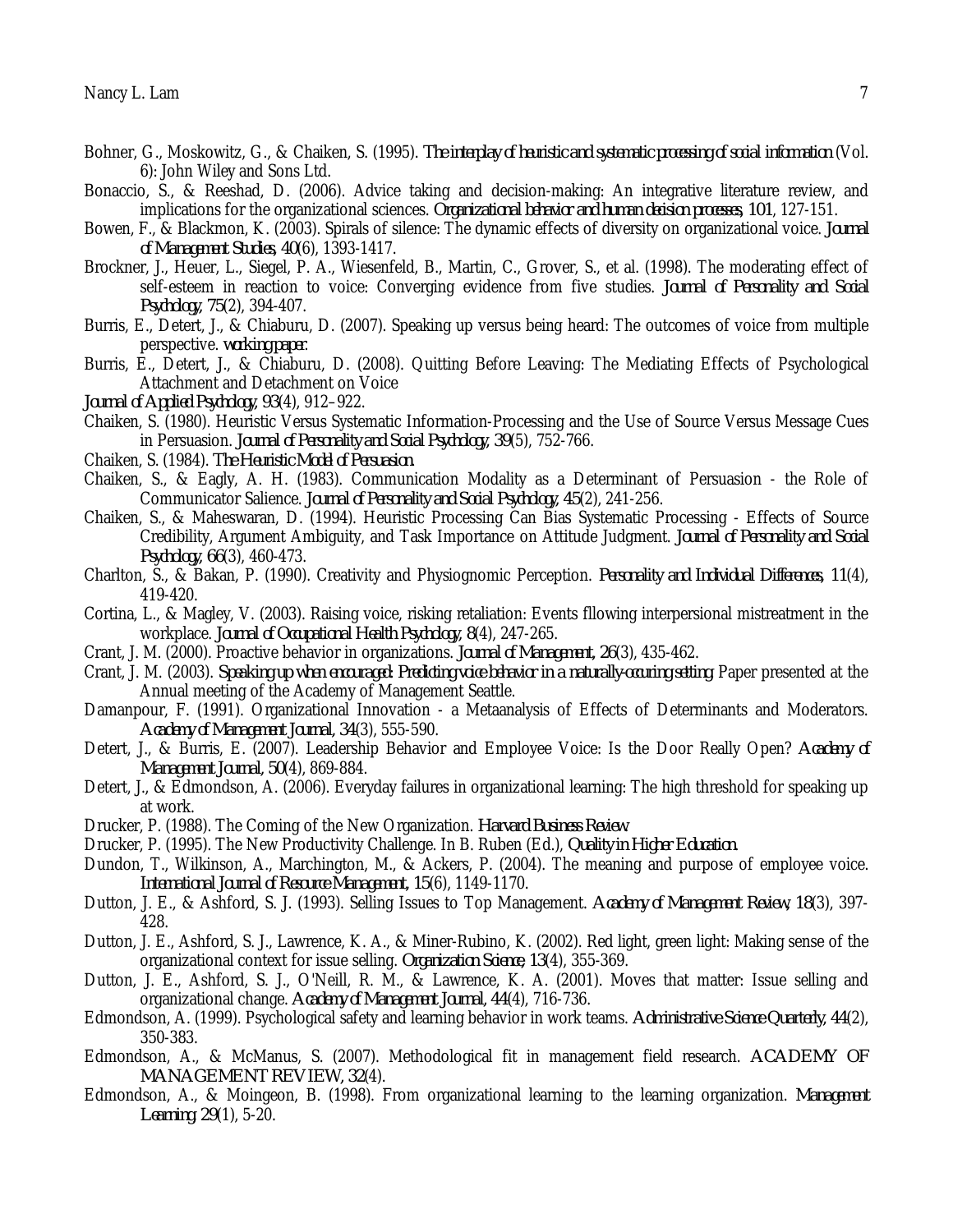- Edmondson, A. C. (2003). Speaking up in the operating room: How team leaders promote learning in interdisciplinary action teams. *Journal of Management Studies, 40*(6), 1419-1452.
- Emerson, R. M. (1962). Power-Dependence Relations. *American Sociological Review, 27*(1), 31-41.
- Farrell, D. (1983). Exit, Voice, Loyalty, and Neglect as Responses to Job Dissatisfaction a Multidimensional-Scaling Study. *Academy of Management Journal, 26*(4), 596-607.
- Fletcher, D., & Watson, T. (2007). Voice, Silence and the Business of Construction: Loud and Quiet Voices in the Construction of Personal, Organizational and Social Realities. *Organization, 14*(2), 155-174.
- Floyd, S. W., & Wooldridge, B. (1992). Middle Management Involvement in Strategy and Its Association with Strategic Type - a Research Note. *Strategic Management Journal, 13*, 153-167.
- Floyd, S. W., & Wooldridge, B. (1997). Middle management's strategic influence and organizational performance. *Journal of Management Studies, 34*(3), 465-485.
- Gaines, J. H. (1980). Upward Communication in Industry an Experiment. *Human Relations, 33*(12), 929-942.
- Ghoshal, S., & Bartlett, C. (1994). The Changing Role of Top Management.
- Glauser, M. J. (1984). Upward Information-Flow in Organizations Review and Conceptual Analysis. *Human Relations, 37*(8), 613-643.
- Graham, J. W. (1986). Principled organizational dissent: A theoretical essay
- *Research in organizational behaior, 8*, 1-52.
- Graham, J. W., & Van Dyne, L. (2006). Gathering Information and Exercising Influence: Two Forms of Civic Virtue Organizational Citizenship Behavior *Employee Responsibilities and Rights Journal, 18*(2), 89-109.
- Hagedoorn, M., Van Yperen, N. W., Van de Vliert, E., & Buunk, B. P. (1999). Employees' reactions to problematic events: a circumplex structure of five categories of responses, and the role of job satisfaction. *Journal of Organizational Behavior, 20*(3), 309-321.
- Harlos, K. P. (2001). When Organizational Voice Systems Fail. *Journal of Applied Behavioral Science, 37*(3), 324-342.
- Harvey, N., & Fischer, I. (1997). Taking advice: Accepting help, improving judgment, and sharing responsibility. *Organizational behavior and human decision processes, 70*(2), 117-133.
- Hirschman, A. (1970). *Exit, voice and loyalty: Responses to decline in firms, organizations, states*: Harvard Business Press.
- Howell, J. M., & Higgins, C. (1990). Champions of Technological Innovation. *Administrative Science Quarterly, 35*, 317- 341.
- Howell, J. M., & Shea, C. M. (2001). Individual differences, environmental scanning, innovation framing, and champion behavior: key predictors of project performance. *Journal of Product Innovation Management, 18*(1), 15- 27.
- Huberman, A., & Miles, M. (1984). *Qualitative data analysis*. Beverly Hills, CA: Sage.
- Huy, Q. (2001). In praise of middle managers. *Harvard Business Review*, 72-79.
- Islam, G., & Zyphur, M. J. (2005). Power, voice, and hierarchy: Exploring the antecedents of speaking up in groups. *Group Dynamics-Theory Research and Practice, 9*(2), 93-103.
- Janssen, O., de Vries, T., & Cozijnsen, A. J. (1998). Voicing by adapting and innovating employees: An empirical study on how personality and environment interact to affect voice behavior. *Human Relations, 51*(7), 945-967.
- Kassing, J. (2002). Speaking Up: Identifying Employees' Upward Dissent Strategies. *Management Communication Quarterly, 16*(2), 187-209.
- Kassing, J., & Avtgis, T. (1999). Examining the relationship between organizational dissent and aggressive commnunication. *Management Communication Quarterly, 13*(1), 100-115.
- Keltner, D., Gruenfeld, D. H., & Anderson, C. (2003). Power, approach, and inhibition. *Psychological Review, 110*(2), 265-284.
- Kitchell, s. (1995). Corporate culture, environmental adaptation, and innovation adoption: A qualitative/quantitative approach *Journal of the Academy of Marketing Science, 23*(3), 195-205.
- Lee, F. (1997). When the Going Gets Tough, Do the Tough Ask for Help? Help Seeking and Power Motivation in Organizations. *Organizational Behavior and Human Decision Processes*
- *Volume, Issue , December 1997, Pages 72*(3), 336-363.
- LePine, J. A., & Van Dyne, L. (1998). Predicting voice behavior in work groups. *Journal of Applied Psychology, 83*(6), 853- 868.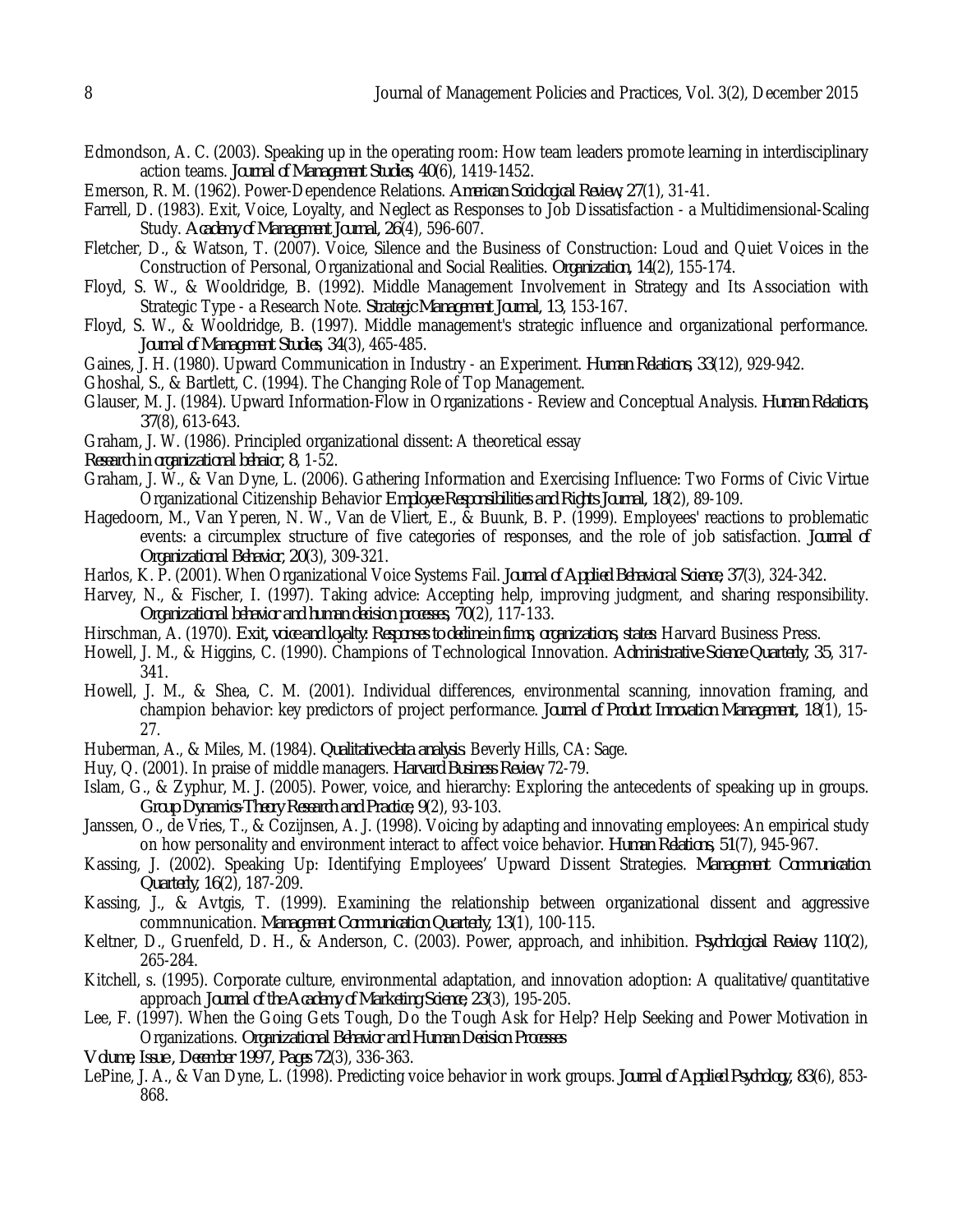- LePine, J. A., & Van Dyne, L. (2001). Voice and cooperative behavior as contrasting forms of contextual performance: Evidence of differential relationships with big five personality characteristics and cognitive ability. *Journal of Applied Psychology, 86*(2), 326-336.
- Lind, E., & Tyler, T. (1988). *The social psychology of procedural justice*. New York: Plenum Press.
- Lind, E. A., Kanfer, R., & Earley, P. C. (1990). Voice, Control, and Procedural Justice Instrumental and Noninstrumental Concerns in Fairness Judgments. *Journal of Personality and Social Psychology, 59*(5), 952-959.
- Luchak, A. A. (2003). What kind of voice do loyal employees use? *British Journal of Industrial Relations, 41*(1), 115-134.
- Maheswaran, D., & Meyerslevy, J. (1990). The Influence of Message Framing and Issue Involvement. *Journal of Marketing Research, 27*(3), 361-367.
- Miceli, M., & Near, J. (1992). *Blowing the Whistle: The Organizational and Legal Implications for Companies and Employees*. New York: Lexington Books.
- Milliken, F., Magee, J., Lam, N., & Menezes, D. (2008). The lens and language of power: Sense-making and communication in the aftermath of Hurricane Katrina. *working paper*.
- Milliken, F. J., Morrison, E. W., & Hewlin, P. F. (2003). An exploratory study of employee silence: Issues that employees don't communicate upward and why. *Journal of Management Studies, 40*(6), 1453-1476.
- Morrison, E. W., & Milliken, F. J. (2000). Organizational silence: A barrier to change and development in a pluralistic world. *Academy of Management Review, 25*(4), 706-725.
- Morrison, E. W., & Phelps, C. C. (1999). Taking charge at work: Extrarole efforts to initiate workplace change. *Academy of Management Journal, 42*(4), 403-419.
- Nembhard, I. M., & Edmondson, A. C. (2006). Making it safe: The effects of leader inclusiveness and professional status on psychological safety and improvement efforts in health care teams. *Journal of Organizational Behavior, 27*(7), 941-966.
- Nikolaou, I., Vakola, M., & Bourantas, D. (2008). Who speaks up at work? Dispositional influences on employees' voice behavior. *Personnel Review, 37*(6), 666-679.
- Oldham, G., & Cummings, A. (1996). Employee Creativity: Personal and Contextual Factors at Work. *Academy of Management Journal, 39*

(3), 607-634.

- Perlow, L. A. (1999). The time famine: Toward a sociology of work time. *Administrative Science Quarterly, 44*(1), 57-81.
- Petty, R., Wegener, D., Chaiken, S., & Trope, Y. (1999). *Dual-process theories in social psychology*. New York: Guilford Press.
- Petty, R. E., Goldman, R., & Cacioppo, J. T. (1981). Personal Involvement as a Determinant of Argument-Based Persuasion. *Journal of Personality and Social Psychology, 41*(5), 847-855.
- Pfeffer, J. (1977). Toward an Examination of Stratification in Organizations. *Administrative Science Quarterly, 22*(4), 553- 567.
- Phillips, D. J., & Zuckerman, E. W. (2001). Middle-status conformity: Theoretical restatement and empirical demonstration in two markets. *American Journal of Sociology, 107*(2), 379-429.
- Piderit, S. K., & Ashford, S. J. (2003). Breaking silence: Tactical choices women managers make in speaking up about gender-equity issues. *Journal of Management Studies, 40*(6), 1477-1502.
- Premeaux, S. F., & Bedeian, A. G. (2003). Breaking the silence: The moderating effects of self-monitoring in predicting speaking up in the workplace. *Journal of Management Studies, 40*(6), 1537-1562.
- Pulakos, E. D., & Wexley, K. N. (1983). The Relationship among Perceptual Similarity, Sex, and Performance Ratings in Manager-Subordinate Dyads. *Academy of Management Journal, 26*(1), 129-139.
- Quinn, E. (1980). Creativity and cognitive complexity. *Social behavior and personality, 8*(2), 213-215.
- Rank, J., Pace, V. L., & Frese, M. (2004). Three avenues for future research on creativity, innovation, and initiative. *Applied Psychology-an International Review-Psychologie Appliquee-Revue Internationale, 53*(4), 518-528.
- Ratneshwar, S., & Chaiken, S. (1991). Comprehensions Role in Persuasion the Case of Its Moderating Effect on the Persuasive Impact of Source Cues. *Journal of Consumer Research, 18*(1), 52-62.
- Roberts, K. H., & O'Reilly, C. A. (1973). Failures in Upward Communication: Three Possible Culprits. *CALIFORNIA UNIV BERKELEY INST OF INDUSTRIAL RELATIONS*.